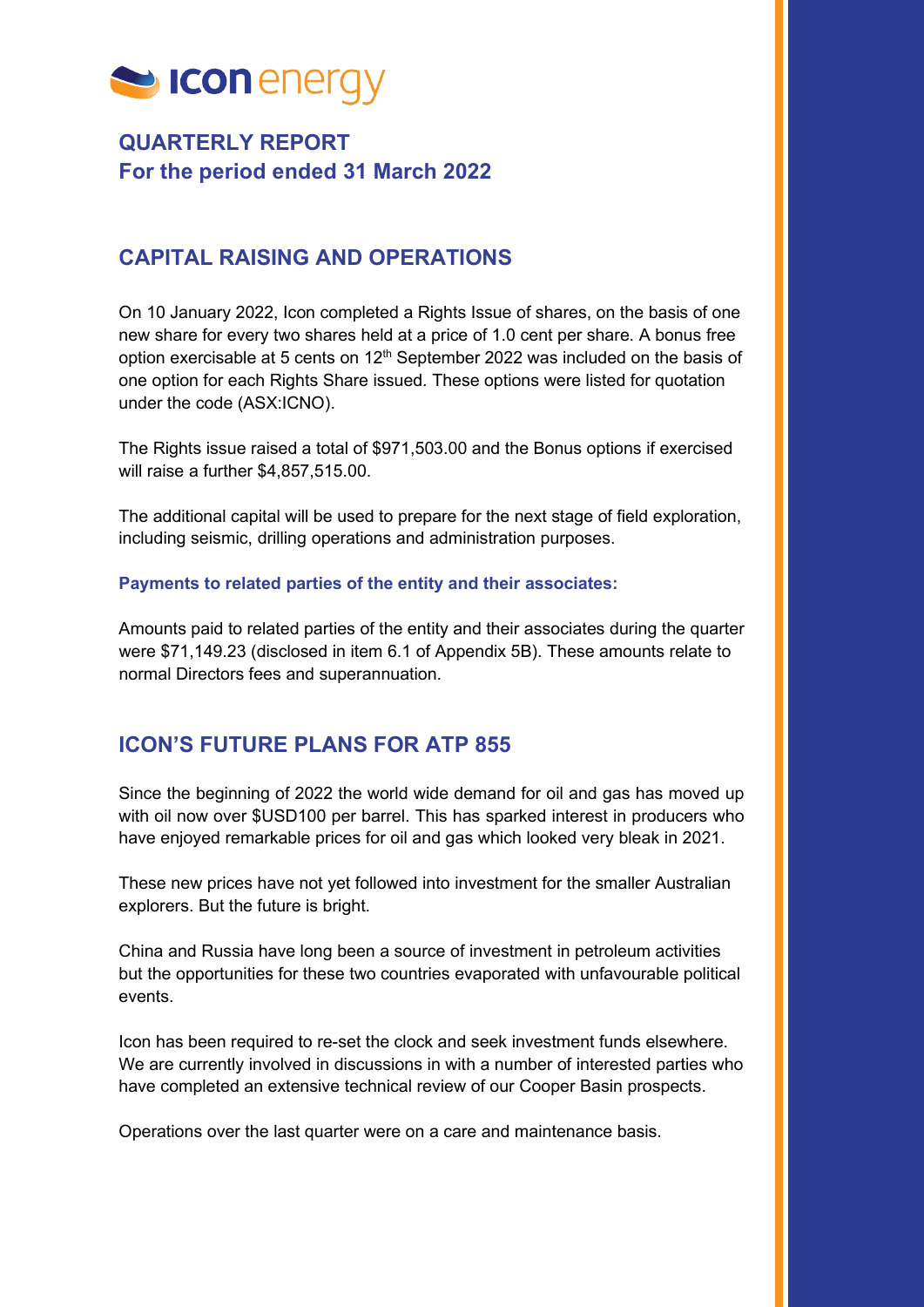

ATP 855 is located in the Cooper Basin, southwestern Queensland, onshore Australia and is composed of eight Prospective Commercial Areas (PCAs) covering a surface area of 1,679 km<sup>2</sup>. It is a unique investment opportunity containing a world class undeveloped gas resource with ready access to the Australian domestic gas market and the potential to supply gas to LNG exporters at attractive prices plus provide large gas volumes to underpin future Hydrogen production.

To date the exploration program in ATP 855 has been designed to prove the play concepts and



demonstrate the extent of the gross gas resource within the permit. This stage has now been successfully completed with future appraisal and development activities focussed on delineation of the high rate productive zones and commercialisation of the resource.

Based on independent reports the tenement has a Recoverable Prospective Gas Resource in excess of 28 Trillion Cubic feet (TCF) in the Permian section of the Nappamerri Trough. Since 1970 the Cooper Basin has produced over 5.6 TCF and is still producing over 68 BCF of sales gas per year. ATP 855 has ready access to market with two pipelines traversing the tenement and additional third party gas processing infrastructure adjacent to it.



It has long been recognised that the greatest productivity in the Cooper Basin occurs in high stress and naturally fractured regions proximal to faults in fields such as Big Lake which is located in the southwestern extent of the Nappamerri trough at the opposite end to ATP855. By identifying fault zones and their associated natural fracture networks within the tenement and optimally placing high angle wells within these zones, the effectiveness of stimulation activities and the productive capacity of the reservoir can be greatly enhanced.

This, combined with process improvements for the removal and sequestration of liquid carbon dioxide, plus potential sales of liquid Carbon Dioxide to meet domestic market shortfall, greatly enhance the economics of the permit and represents the optimal path to commercialisation of the discovered resource. (See diagram next page).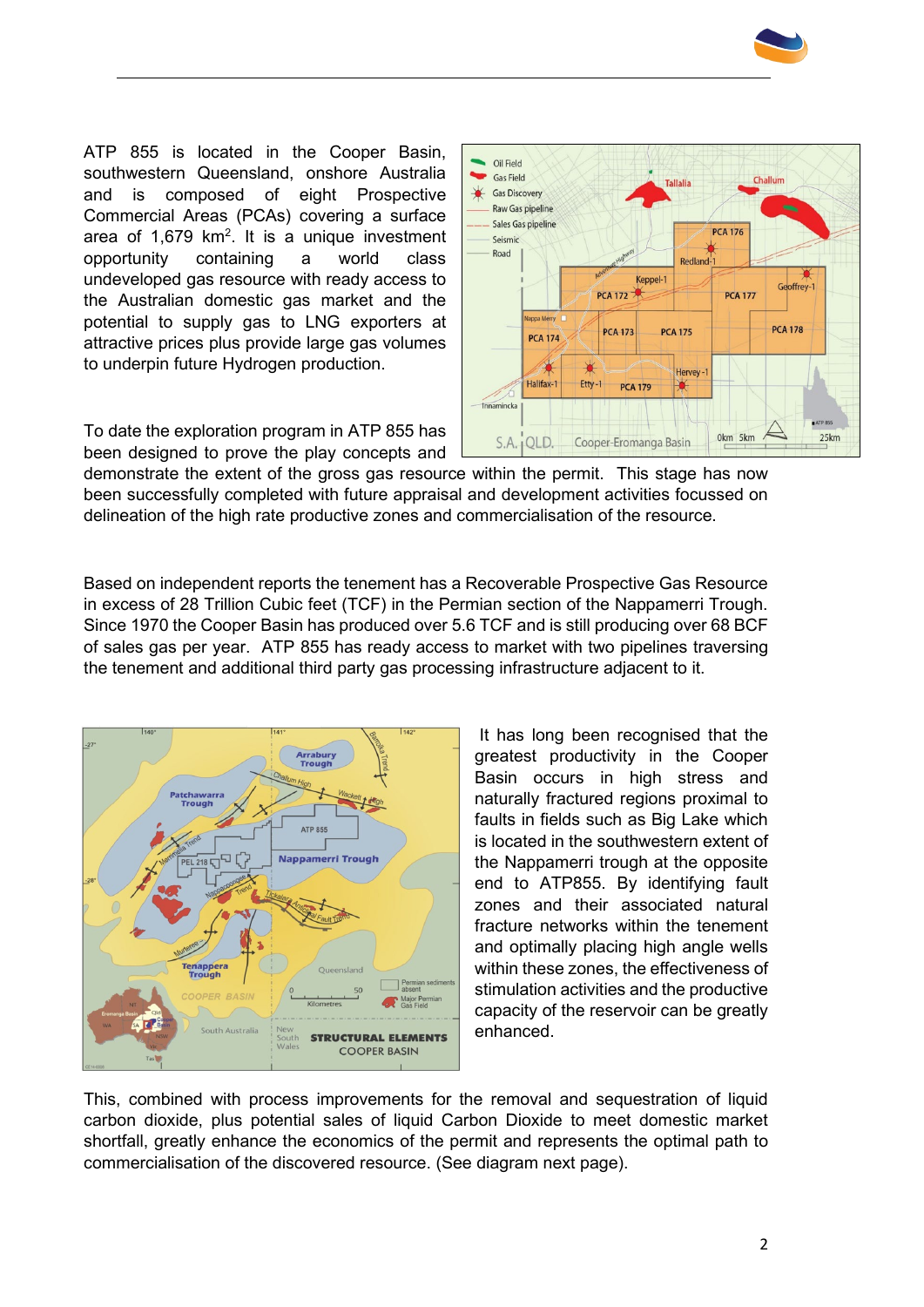

## **PRODUCTION MODEL FOR OPERATING WELL WITH SURFACE TREATMENT EQUIPMENT, CCS SEQUESTRATION AND SALES OUTPUTS**



## **ATP 594 COOPER-EROMANGA BASIN, QUEENSLAND**

ATP 594 has expired and is being relinquished.

### **PEP 170 (PEP 172 AND 173 PENDING), GIPPSLAND BASIN, VICTORIA**

Icon has not accepted the offer from the Victorian Dept of Earth Resources to take up these tenements in the Gippsland Basin.

### **PRLs 35, 37, 38, 41, 43, 44, 45, 48 and 49 South Australia**

No operations took place in the last quarter, and none have been proposed by the Joint Venture for the coming year.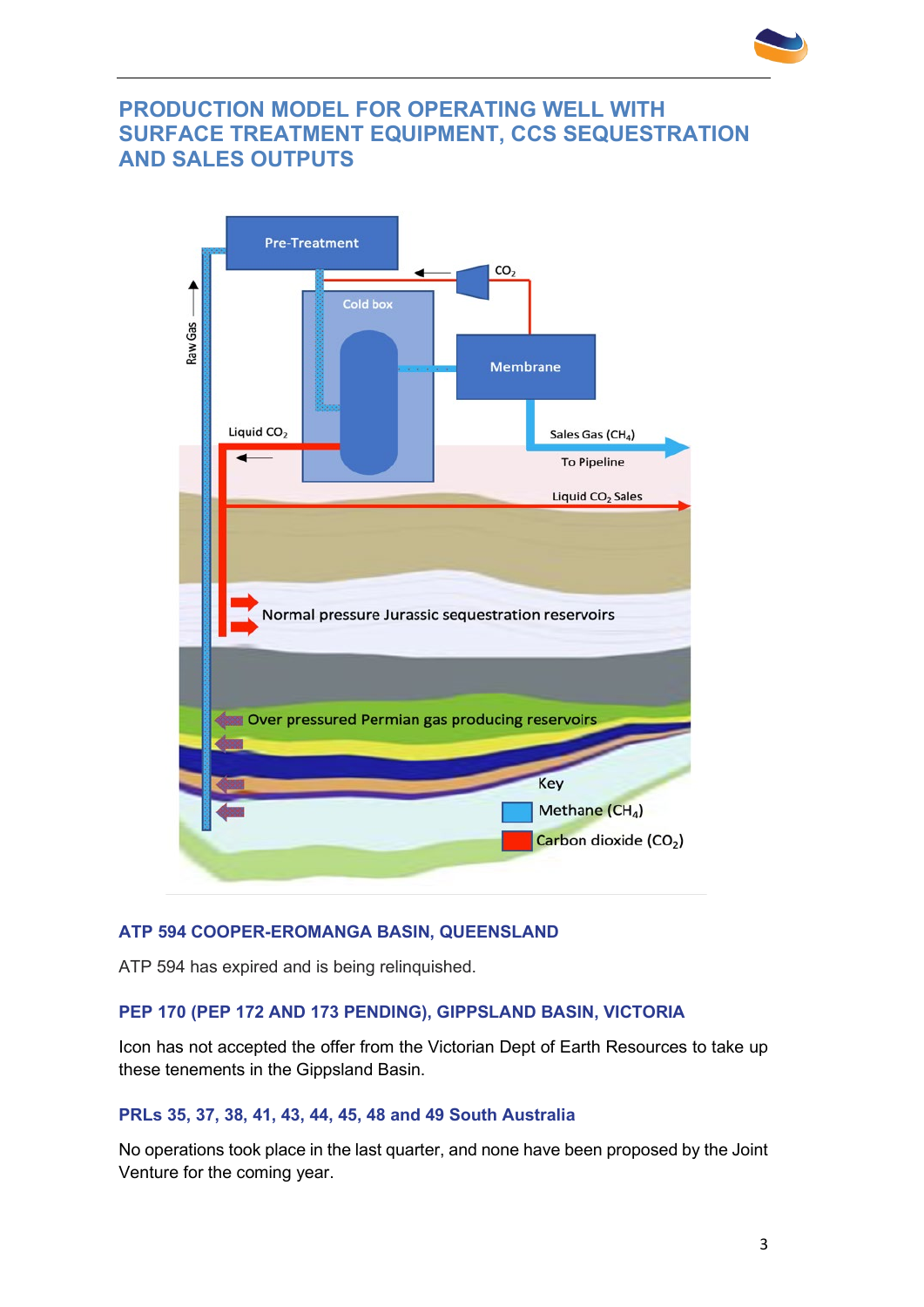

Icon has a 33.33% interest in the post-Permian section of the remaining PRLs 35, 37, 38, 41, 43, 44, 45, 48 and 49 in South Australia, which cover a total area of 857 sq kms.

Icon holds a 33.3% interest in these retention areas and no immediate activity is planned

#### **TWENTY LARGEST ORDINARY SHAREHOLDERS as at 27 April 2022**

|              | <b>Total Remaining Holders Balance</b>                                                                  | 342,272,635 | 45.35 |
|--------------|---------------------------------------------------------------------------------------------------------|-------------|-------|
|              | Totals: Top 20 holders of FULLY PAID ORDINARY SHARES (TOTAL)                                            | 412,491,355 | 54.65 |
| 20           | <b>MR CHIEN HUA LEE</b>                                                                                 | 4,500,000   | 0.60  |
|              | A/C                                                                                                     |             |       |
| 19           | ALTOR CAPITAL MANAGEMENT PTY LTD <altor alpha="" fund<="" td=""><td>5,278,912</td><td>0.70</td></altor> | 5,278,912   | 0.70  |
| 18           | <b>MR JANAKI SEMERDZIEV</b>                                                                             | 5,611,500   | 0.74  |
| 17           | JOHN E GILL TRADING PTY LTD                                                                             | 5,861,750   | 0.78  |
| 16           | IRIS SYDNEY HOLDINGS PTY LTD                                                                            | 6,400,000   | 0.85  |
| 15           | <b>SAMBOR TRADING PTY LTD</b>                                                                           | 7,672,773   | 1.02  |
| 14           | <b>MR ROBERT CAMERON GALBRAITH</b>                                                                      | 8,025,000   | 1.06  |
| 13           | <b>TAIWAN FRUCTOSE CO LTD</b>                                                                           | 9,000,000   | 1.19  |
| 11           | <b>WILLATON PROPERTIES PTY LTD</b>                                                                      | 15,000,000  | 1.99  |
| 11           | LILIANA ENZA BAYEH + JAMIL BAYEH                                                                        | 15,000,000  | 1.99  |
| 10           | MR KELWYN ROY MCMEIKAN                                                                                  | 15,200,000  | 2.01  |
| 9            | <b>CITICORP NOMINEES PTY LIMITED</b>                                                                    | 15,448,560  | 2.05  |
| 8            | <b>MR CHRISTOPHER G CHANDLER</b>                                                                        | 15,500,000  | 2.05  |
| 7            | <b>HOWARD LU</b>                                                                                        | 16,068,181  | 2.13  |
| 6            | <b>MR DANIEL SABA</b>                                                                                   | 21,000,000  | 2.78  |
| 5            | <b>MR EDDIE SABA</b>                                                                                    | 23,813,067  | 3.16  |
| 4            | <b>RAY JAMES</b>                                                                                        | 37,557,703  | 4.98  |
| 3            | SABA SUPER PTY LTD <saba a="" c="" fund="" superannuation=""></saba>                                    | 45,000,000  | 5.96  |
| 2            | BNP PARIBAS NOMINEES PTY LTD <lgt ag="" bank="" drp=""></lgt>                                           | 60,235,516  | 7.98  |
| $\mathbf{1}$ | HK PROSPEROUS TECHNOLOGY LIMITED                                                                        | 80,318,393  | 10.64 |

#### **For further information, please contact:**

#### **Ray James**

Director

.

Phone +61 407 200 200 Email [contact@iconenergy.com](mailto:contact@iconenergy.com)

#### **Or visit the website [www.iconenergy.com](http://www.iconenergy.com/)**

**Icon Energy Limited (ASX: ICN),** is a petroleum exploration Company with a portfolio of acreage in the Cooper-Eromanga and Gippsland Basins in Australia. The Company's exploration strategy focuses on building significant and responsible operations with strategic partners to satisfy energy needs of Australian and overseas based consumers.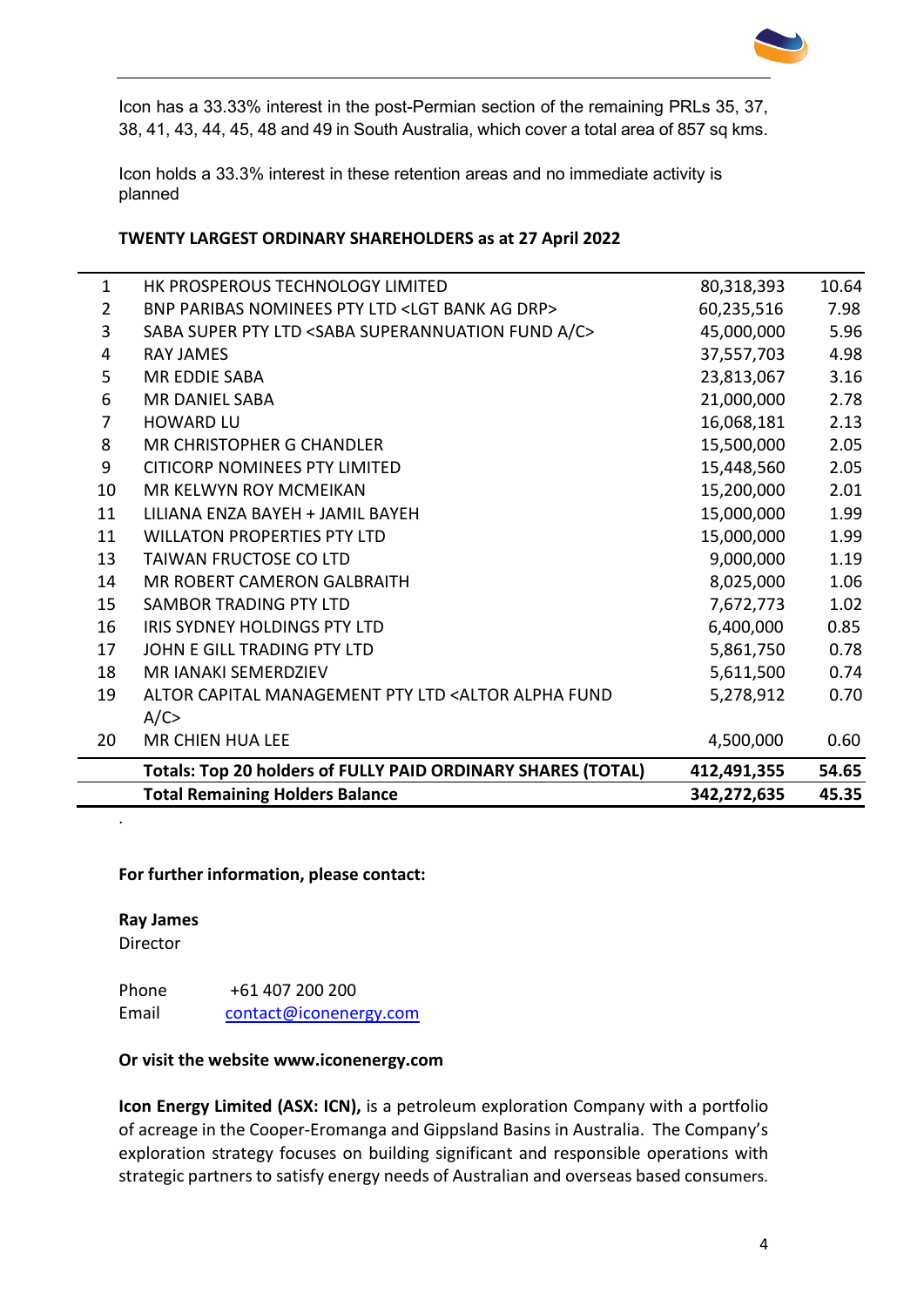# **Amended Appendix 5B**

# **Mining exploration entity or oil and gas exploration entity quarterly cash flow report**

| Name of entity                           |               |  |
|------------------------------------------|---------------|--|
| Icon Energy Limited                      |               |  |
| ABN<br>Quarter ended ("current quarter") |               |  |
| 61 058 454 569                           | 31 March 2022 |  |

| <b>Consolidated statement of cash flows</b> |                                                   | <b>Current quarter</b><br>\$A'000 | Year to date<br>(9 months)<br>\$A'000 |
|---------------------------------------------|---------------------------------------------------|-----------------------------------|---------------------------------------|
| 1.                                          | Cash flows from operating activities              |                                   |                                       |
| 1.1                                         | Receipts from customers                           |                                   |                                       |
| 1.2                                         | Payments for                                      |                                   |                                       |
|                                             | exploration & evaluation<br>(a)                   | (32)                              | (186)                                 |
|                                             | development<br>(b)                                |                                   |                                       |
|                                             | production<br>(c)                                 |                                   |                                       |
|                                             | (d)<br>staff costs                                | (39)                              | (150)                                 |
|                                             | administration and corporate costs<br>(e)         | (144)                             | (490)                                 |
| 1.3                                         | Dividends received (see note 3)                   |                                   |                                       |
| 1.4                                         | Interest received                                 |                                   | 2                                     |
| 1.5                                         | Interest and other costs of finance paid          | (1)                               | (5)                                   |
| 1.6                                         | Income taxes paid                                 |                                   |                                       |
| 1.7                                         | Government grants and tax incentives              |                                   |                                       |
| 1.8                                         | Other (COVID19 gov support)                       | $\Omega$                          | (41)                                  |
| 1.9                                         | Net cash from / (used in) operating<br>activities | (215)                             | (870)                                 |

| 2.                                                                        |     | <b>Cash flows from investing activities</b> |   |  |
|---------------------------------------------------------------------------|-----|---------------------------------------------|---|--|
| 2.1<br>Payments to acquire or for:<br>entities<br>(a)<br>tenements<br>(b) |     |                                             |   |  |
|                                                                           |     |                                             |   |  |
|                                                                           |     |                                             |   |  |
|                                                                           | (C) | property, plant and equipment               | 0 |  |
|                                                                           | (d) | exploration & evaluation                    |   |  |
|                                                                           | (e) | investments                                 |   |  |
|                                                                           | (f) | other non-current assets                    |   |  |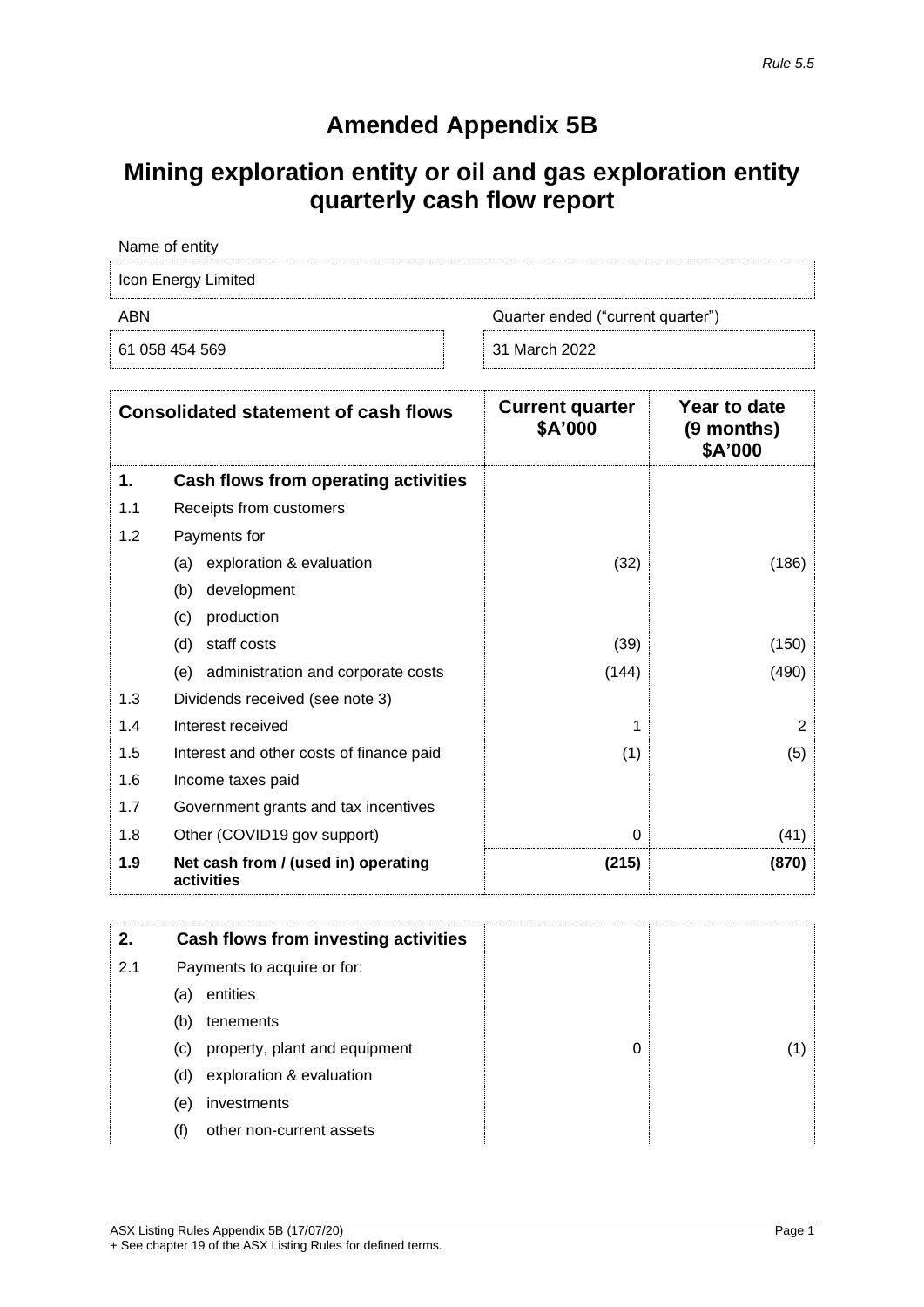| <b>Consolidated statement of cash flows</b> |                                                       | <b>Current quarter</b><br>\$A'000 | Year to date<br>(9 months)<br>\$A'000 |
|---------------------------------------------|-------------------------------------------------------|-----------------------------------|---------------------------------------|
| 2.2                                         | Proceeds from the disposal of:                        |                                   |                                       |
|                                             | entities<br>(a)                                       |                                   |                                       |
|                                             | (b)<br>tenements                                      |                                   |                                       |
|                                             | property, plant and equipment<br>(C)                  |                                   |                                       |
|                                             | (d)<br>investments                                    |                                   |                                       |
|                                             | (e)<br>other non-current assets                       |                                   |                                       |
| 2.3                                         | Cash flows from loans to other entities               |                                   |                                       |
| 2.4                                         | Dividends received (see note 3)                       |                                   |                                       |
| 2.5                                         | Other (Prepayments for exploration and<br>evaluation) |                                   |                                       |
| 2.6                                         | Net cash from / (used in) investing<br>activities     | $\bf{0}$                          | (1)                                   |

| 3.   | Cash flows from financing activities                                                       |      |       |
|------|--------------------------------------------------------------------------------------------|------|-------|
| 3.1  | Proceeds from issues of equity securities<br>(excluding convertible debt securities)       | 972  | 1572  |
| 3.2  | Proceeds from issue of convertible debt<br>securities                                      |      |       |
| 3.3  | Proceeds from exercise of options                                                          |      |       |
| 3.4  | Transaction costs related to issues of equity<br>securities or convertible debt securities | (81) | (99)  |
| 3.5  | Proceeds from borrowings                                                                   |      |       |
| 3.6  | Repayment of borrowings                                                                    |      |       |
| 3.7  | Transaction costs related to loans and<br>borrowings                                       |      |       |
| 3.8  | Dividends paid                                                                             |      |       |
| 3.9  | Other (Payment of lease liabilities)                                                       | (19) | (62)  |
| 3.10 | Net cash from / (used in) financing<br>activities                                          | 872  | 1,411 |

| 4.  | Net increase / (decrease) in cash and<br>cash equivalents for the period |       |       |
|-----|--------------------------------------------------------------------------|-------|-------|
| 4.1 | Cash and cash equivalents at beginning of<br>period                      | 1,465 | 1,582 |
| 4.2 | Net cash from / (used in) operating<br>activities (item 1.9 above)       | (215) | (870) |
| 4.3 | Net cash from / (used in) investing activities<br>(item 2.6 above)       | 0     | (1)   |
| 4.4 | Net cash from / (used in) financing activities<br>item 3.10 above)       | 872   | 1.411 |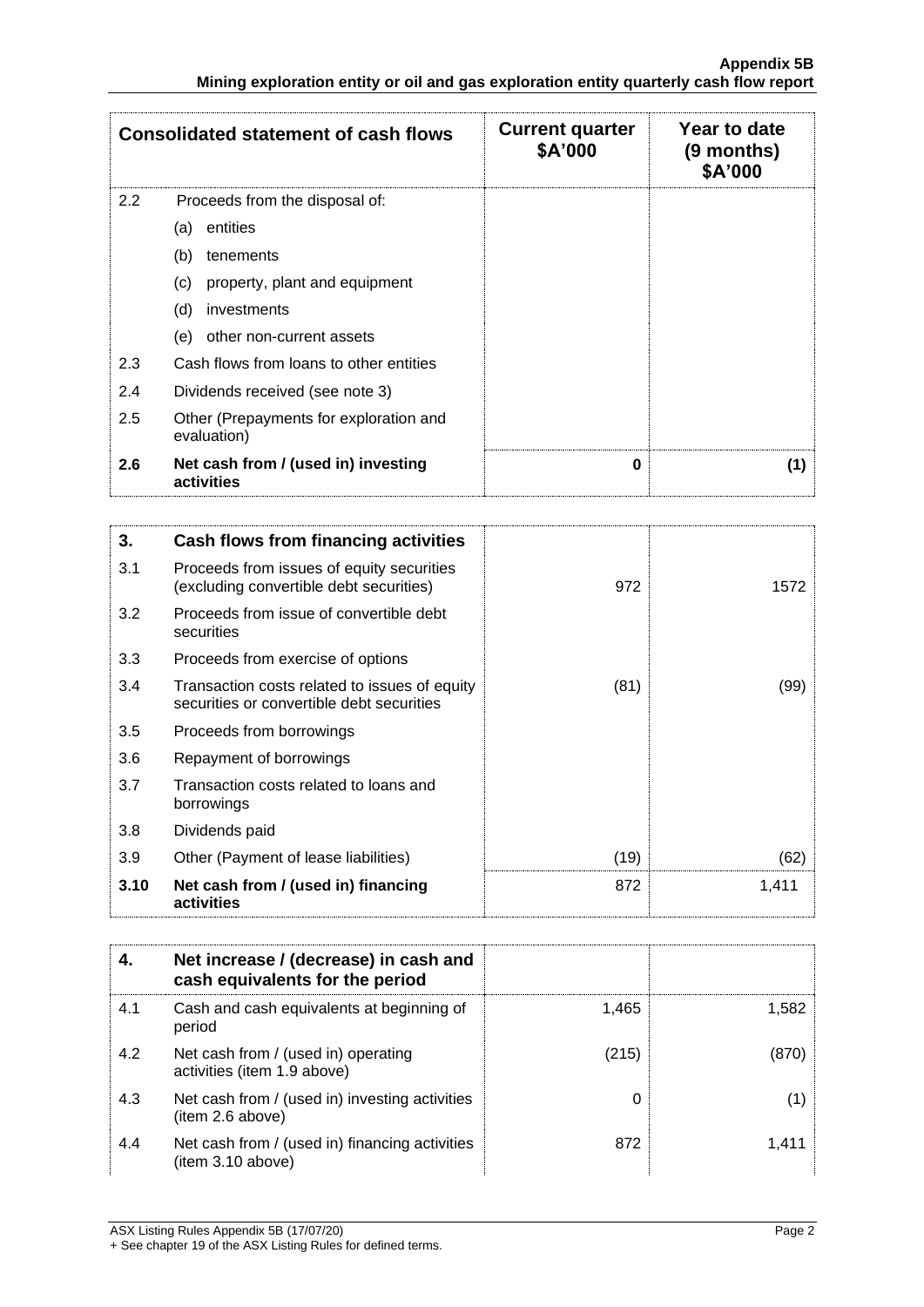| <b>Consolidated statement of cash flows</b> |                                                      | <b>Current quarter</b><br>\$A'000 | Year to date<br>(9 months)<br>\$A'000 |
|---------------------------------------------|------------------------------------------------------|-----------------------------------|---------------------------------------|
| 4.5                                         | Effect of movement in exchange rates on<br>cash held |                                   |                                       |
| 4.6                                         | Cash and cash equivalents at end of<br>period        | 2,122                             | 2.122                                 |

| 5.  | Reconciliation of cash and cash<br>equivalents<br>at the end of the quarter (as shown in the<br>consolidated statement of cash flows) to the<br>related items in the accounts | <b>Current quarter</b><br>\$A'000 | <b>Previous quarter</b><br>\$A'000 |
|-----|-------------------------------------------------------------------------------------------------------------------------------------------------------------------------------|-----------------------------------|------------------------------------|
| 5.1 | <b>Bank balances</b>                                                                                                                                                          | 2.122                             | 1.465                              |
| 5.2 | Call deposits                                                                                                                                                                 | 0                                 |                                    |
| 5.3 | <b>Bank overdrafts</b>                                                                                                                                                        |                                   |                                    |
| 5.4 | Other (provide details)                                                                                                                                                       |                                   |                                    |
| 5.5 | Cash and cash equivalents at end of<br>quarter (should equal item 4.6 above)                                                                                                  | 2,122                             | 1.465                              |

| 6.  | Payments to related parties of the entity and their<br>associates                                           | <b>Current quarter</b><br><b>\$A'000</b> |
|-----|-------------------------------------------------------------------------------------------------------------|------------------------------------------|
| 6.1 | Aggregate amount of payments to related parties and their<br>associates included in item 1                  |                                          |
| 6.2 | Aggregate amount of payments to related parties and their<br>associates included in item 2                  |                                          |
|     | Note: Amounts shown at 6.1 relates to fees (including superannuation) paid to directors during the quarter. |                                          |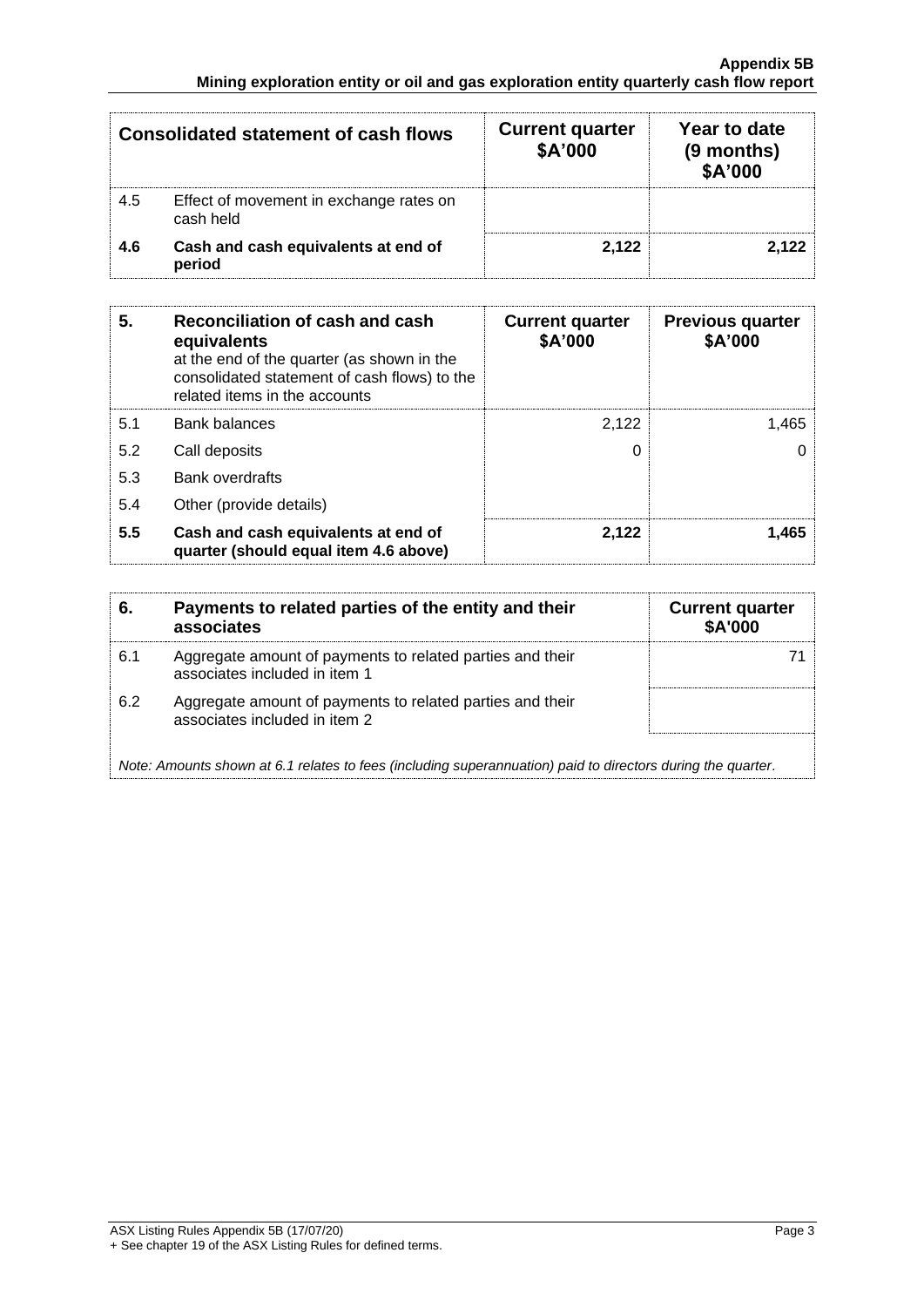| 7.  | <b>Financing facilities</b><br>Note: the term "facility' includes all forms of financing<br>arrangements available to the entity.<br>Add notes as necessary for an understanding of the<br>sources of finance available to the entity.                                                                                                               | <b>Total facility</b><br>amount at quarter<br>end<br>\$A'000 | Amount drawn at<br>quarter end<br>\$A'000 |
|-----|------------------------------------------------------------------------------------------------------------------------------------------------------------------------------------------------------------------------------------------------------------------------------------------------------------------------------------------------------|--------------------------------------------------------------|-------------------------------------------|
| 7.1 | Loan facilities                                                                                                                                                                                                                                                                                                                                      |                                                              |                                           |
| 7.2 | Credit standby arrangements                                                                                                                                                                                                                                                                                                                          |                                                              |                                           |
| 7.3 | Other (please specify)                                                                                                                                                                                                                                                                                                                               |                                                              |                                           |
| 7.4 | <b>Total financing facilities</b>                                                                                                                                                                                                                                                                                                                    |                                                              |                                           |
| 7.5 | Unused financing facilities available at quarter end                                                                                                                                                                                                                                                                                                 |                                                              |                                           |
| 7.6 | Include in the box below a description of each facility above, including the lender, interest<br>rate, maturity date and whether it is secured or unsecured. If any additional financing<br>facilities have been entered into or are proposed to be entered into after quarter end,<br>include a note providing details of those facilities as well. |                                                              |                                           |
|     |                                                                                                                                                                                                                                                                                                                                                      |                                                              |                                           |

| 8.  |                                                                                                                                                                                                                                 | Estimated cash available for future operating activities                                                                                                                                                               | \$A'000 |
|-----|---------------------------------------------------------------------------------------------------------------------------------------------------------------------------------------------------------------------------------|------------------------------------------------------------------------------------------------------------------------------------------------------------------------------------------------------------------------|---------|
| 8.1 |                                                                                                                                                                                                                                 | Net cash from / (used in) operating activities (item 1.9)                                                                                                                                                              | (215)   |
| 8.2 |                                                                                                                                                                                                                                 | (Payments for exploration & evaluation classified as investing<br>activities) (item 2.1(d))                                                                                                                            | 0       |
| 8.3 |                                                                                                                                                                                                                                 | Total relevant outgoings (item $8.1 +$ item $8.2$ )                                                                                                                                                                    | (215)   |
| 8.4 |                                                                                                                                                                                                                                 | Cash and cash equivalents at quarter end (item 4.6)                                                                                                                                                                    | 2,122   |
| 8.5 |                                                                                                                                                                                                                                 | Unused finance facilities available at quarter end (item 7.5)                                                                                                                                                          | 0       |
| 8.6 |                                                                                                                                                                                                                                 | Total available funding (item $8.4 +$ item $8.5$ )                                                                                                                                                                     | 2,122   |
| 8.7 | Estimated quarters of funding available (item 8.6 divided by<br>item $8.3$ )                                                                                                                                                    |                                                                                                                                                                                                                        | 9.87    |
|     | Note: if the entity has reported positive relevant outgoings (ie a net cash inflow) in item 8.3, answer item 8.7 as "N/A".<br>Otherwise, a figure for the estimated quarters of funding available must be included in item 8.7. |                                                                                                                                                                                                                        |         |
| 8.8 |                                                                                                                                                                                                                                 | If item 8.7 is less than 2 quarters, please provide answers to the following questions:                                                                                                                                |         |
|     | 8.8.1<br>Does the entity expect that it will continue to have the current level of net operating<br>cash flows for the time being and, if not, why not?                                                                         |                                                                                                                                                                                                                        |         |
|     | Answer:                                                                                                                                                                                                                         |                                                                                                                                                                                                                        |         |
|     | 8.8.2                                                                                                                                                                                                                           | Has the entity taken any steps, or does it propose to take any steps, to raise further<br>cash to fund its operations and, if so, what are those steps and how likely does it<br>believe that they will be successful? |         |
|     | Answer:                                                                                                                                                                                                                         |                                                                                                                                                                                                                        |         |
|     |                                                                                                                                                                                                                                 |                                                                                                                                                                                                                        |         |